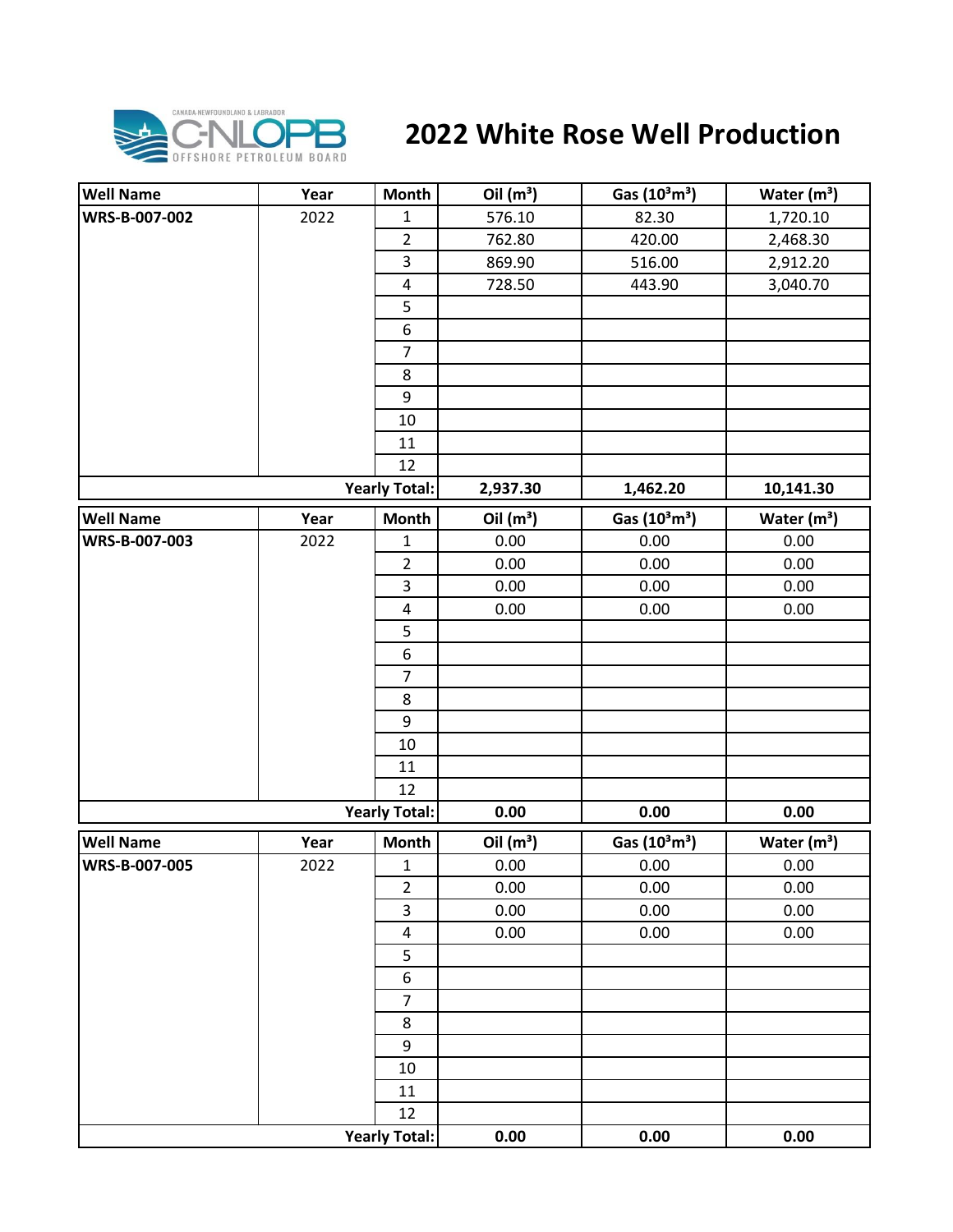| <b>Well Name</b>     | Year | Month          | Oil $(m^3)$ | Gas $(10^3 \text{m}^3)$ | Water $(m^3)$ |
|----------------------|------|----------------|-------------|-------------------------|---------------|
| WRS-B-007-010-Z      | 2022 | 1              | 998.10      | 169.80                  | 5,839.60      |
|                      |      | $\overline{2}$ | 1,033.40    | 569.80                  | 5,915.00      |
|                      |      | 3              | 1,113.50    | 655.90                  | 5,278.40      |
|                      |      | 4              | 1,062.10    | 639.70                  | 5,151.60      |
|                      |      | 5              |             |                         |               |
|                      |      | 6              |             |                         |               |
|                      |      | 7              |             |                         |               |
|                      |      | 8              |             |                         |               |
|                      |      | 9              |             |                         |               |
|                      |      | 10             |             |                         |               |
|                      |      | 11             |             |                         |               |
|                      |      | 12             |             |                         |               |
| <b>Yearly Total:</b> |      | 4,207.10       | 2,035.20    | 22,184.60               |               |

| <b>Well Name</b> | Year | <b>Month</b>   | Oil $(m^3)$ | Gas (10 <sup>3</sup> m <sup>3</sup> ) | Water $(m^3)$ |
|------------------|------|----------------|-------------|---------------------------------------|---------------|
| WRS-B-007-011    | 2022 | 1              | 4,182.50    | 722.90                                | 28,409.80     |
|                  |      | $\overline{2}$ | 4,763.00    | 1,331.90                              | 32,772.00     |
|                  |      | 3              | 6,829.10    | 2,142.00                              | 35,293.30     |
|                  |      | 4              | 7,978.00    | 2,550.70                              | 28,687.10     |
|                  |      | 5              |             |                                       |               |
|                  |      | 6              |             |                                       |               |
|                  |      | 7              |             |                                       |               |
|                  |      | 8              |             |                                       |               |
|                  |      | 9              |             |                                       |               |
|                  |      | 10             |             |                                       |               |
|                  |      | 11             |             |                                       |               |
|                  |      | 12             |             |                                       |               |
| Yearly Total:    |      | 23,752.60      | 6,747.50    | 125,162.20                            |               |

| <b>Well Name</b> | Year | Month                | Oil $(m^3)$ | Gas $(10^3 \text{m}^3)$ | Water $(m^3)$ |
|------------------|------|----------------------|-------------|-------------------------|---------------|
| WRS-E-018-002    | 2022 | 1                    | 0.00        | 0.00                    | 0.00          |
|                  |      | $\overline{2}$       | 0.00        | 0.00                    | 0.00          |
|                  |      | 3                    | 0.00        | 0.00                    | 0.00          |
|                  |      | 4                    | 0.00        | 0.00                    | 0.00          |
|                  |      | 5                    |             |                         |               |
|                  |      | 6                    |             |                         |               |
|                  |      | $\overline{7}$       |             |                         |               |
|                  |      | 8                    |             |                         |               |
|                  |      | 9                    |             |                         |               |
|                  |      | 10                   |             |                         |               |
|                  |      | 11                   |             |                         |               |
|                  |      | 12                   |             |                         |               |
|                  |      | <b>Yearly Total:</b> | 0.00        | 0.00                    | 0.00          |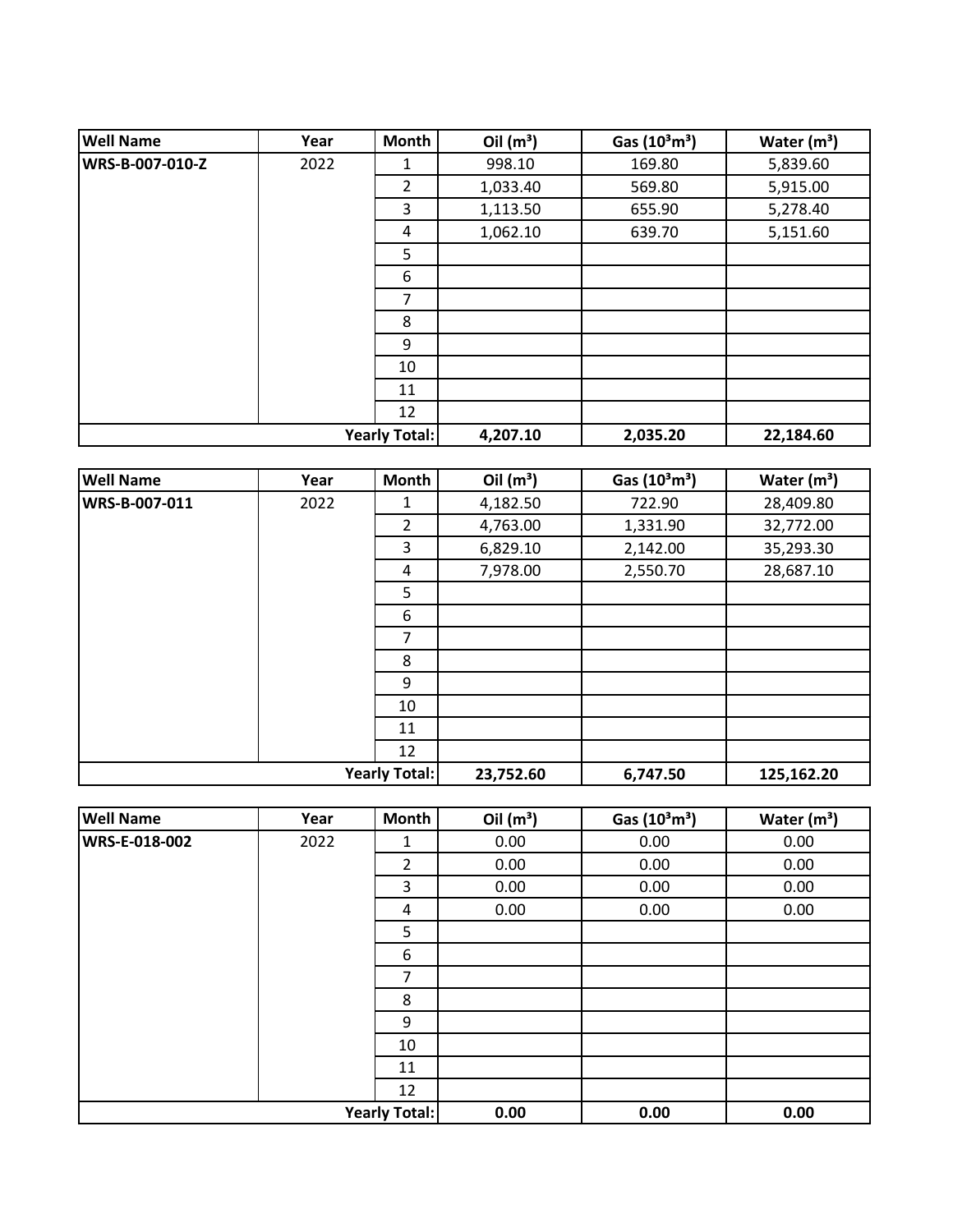| <b>Well Name</b>     | Year | Month          | Oil $(m^3)$ | Gas $(10^3 \text{m}^3)$ | Water $(m^3)$ |
|----------------------|------|----------------|-------------|-------------------------|---------------|
| <b>WRS-E-018-004</b> | 2022 | 1              | 6,241.50    | 3,552.00                | 9,208.60      |
|                      |      | $\overline{2}$ | 5,881.30    | 3,208.70                | 10,777.40     |
|                      |      | 3              | 6,561.60    | 3,866.90                | 10,497.60     |
|                      |      | 4              | 5,914.20    | 3,695.20                | 9,706.70      |
|                      |      | 5              |             |                         |               |
|                      |      | 6              |             |                         |               |
|                      |      | 7              |             |                         |               |
|                      |      | 8              |             |                         |               |
|                      |      | 9              |             |                         |               |
|                      |      | 10             |             |                         |               |
|                      |      | 11             |             |                         |               |
|                      |      | 12             |             |                         |               |
| <b>Yearly Total:</b> |      | 24,598.60      | 14,322.80   | 40,190.30               |               |

| <b>Well Name</b>     | Year | <b>Month</b>   | Oil $(m^3)$ | Gas $(10^3 \text{m}^3)$ | Water $(m^3)$ |
|----------------------|------|----------------|-------------|-------------------------|---------------|
| WRS-E-018-006-Z      | 2022 | 1              | 8,527.60    | 1,374.30                | 5,058.60      |
|                      |      | $\overline{2}$ | 8,467.00    | 1,159.70                | 6,092.70      |
|                      |      | 3              | 9,426.80    | 1,379.50                | 5,914.70      |
|                      |      | 4              | 9,119.30    | 1,407.70                | 5,863.50      |
|                      |      | 5              |             |                         |               |
|                      |      | 6              |             |                         |               |
|                      |      | 7              |             |                         |               |
|                      |      | 8              |             |                         |               |
|                      |      | 9              |             |                         |               |
|                      |      | 10             |             |                         |               |
|                      |      | 11             |             |                         |               |
|                      |      | 12             |             |                         |               |
| <b>Yearly Total:</b> |      | 35,540.70      | 5,321.20    | 22,929.50               |               |

| <b>Well Name</b>     | Year | Month                | Oil $(m^3)$ | Gas $(10^3 \text{m}^3)$ | Water $(m^3)$ |
|----------------------|------|----------------------|-------------|-------------------------|---------------|
| <b>WRS-E-018-008</b> | 2022 | 1                    | 0.00        | 0.00                    | 0.00          |
|                      |      | $\overline{2}$       | 0.00        | 0.00                    | 0.00          |
|                      |      | 3                    | 0.00        | 0.00                    | 0.00          |
|                      |      | 4                    | 0.00        | 0.00                    | 0.00          |
|                      |      | 5                    |             |                         |               |
|                      |      | 6                    |             |                         |               |
|                      |      | $\overline{7}$       |             |                         |               |
|                      |      | 8                    |             |                         |               |
|                      |      | 9                    |             |                         |               |
|                      |      | 10                   |             |                         |               |
|                      |      | 11                   |             |                         |               |
|                      |      | 12                   |             |                         |               |
|                      |      | <b>Yearly Total:</b> | 0.00        | 0.00                    | 0.00          |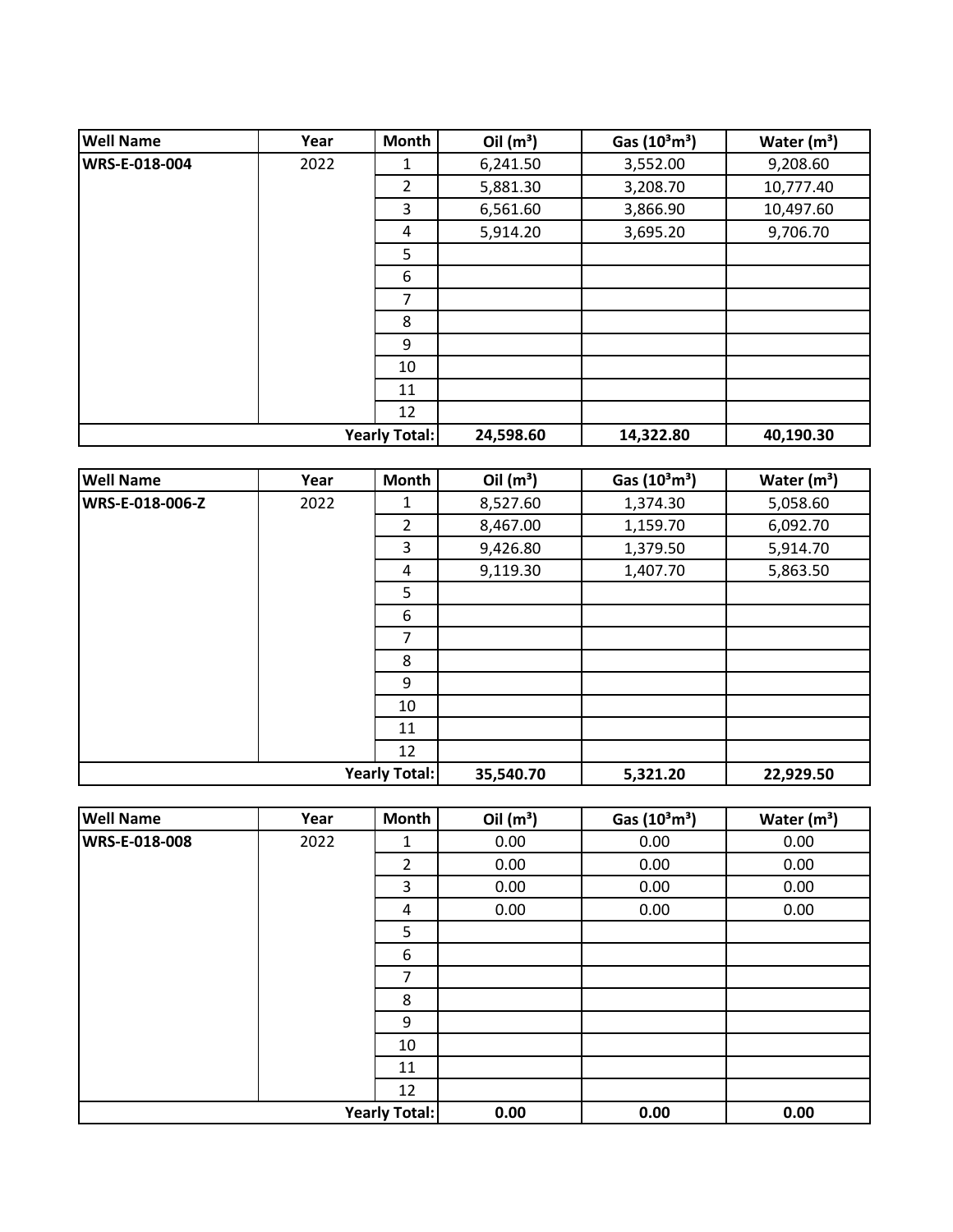| <b>Well Name</b>     | Year | <b>Month</b>   | Oil $(m^3)$ | Gas $(10^3 \text{m}^3)$ | Water $(m^3)$ |
|----------------------|------|----------------|-------------|-------------------------|---------------|
| WRS-E-018-013        | 2022 | 1              | 4,435.50    | 1,524.60                | 127.30        |
|                      |      | $\overline{2}$ | 6,262.10    | 1,383.40                | 258.90        |
|                      |      | 3              | 7,245.50    | 1,728.10                | 425.40        |
|                      |      | 4              | 6,318.10    | 1,881.00                | 546.70        |
|                      |      | 5              |             |                         |               |
|                      |      | 6              |             |                         |               |
|                      |      | 7              |             |                         |               |
|                      |      | 8              |             |                         |               |
|                      |      | 9              |             |                         |               |
|                      |      | 10             |             |                         |               |
|                      |      | 11             |             |                         |               |
|                      |      | 12             |             |                         |               |
| <b>Yearly Total:</b> |      | 24,261.20      | 6,517.10    | 1,358.30                |               |

| <b>Well Name</b>     | Year | <b>Month</b>   | Oil $(m^3)$ | Gas $(10^3 \text{m}^3)$ | Water $(m^3)$ |
|----------------------|------|----------------|-------------|-------------------------|---------------|
| WRS-E-018-014        | 2022 | 1              | 9,411.40    | 12,784.40               | 1,197.90      |
|                      |      | $\overline{2}$ | 8,361.90    | 9,453.80                | 1,079.90      |
|                      |      | 3              | 9,889.20    | 11,824.90               | 1,778.00      |
|                      |      | 4              | 9,146.00    | 11,707.00               | 2,096.40      |
|                      |      | 5              |             |                         |               |
|                      |      | 6              |             |                         |               |
|                      |      | 7              |             |                         |               |
|                      |      | 8              |             |                         |               |
|                      |      | 9              |             |                         |               |
|                      |      | 10             |             |                         |               |
|                      |      | 11             |             |                         |               |
|                      |      | 12             |             |                         |               |
| <b>Yearly Total:</b> |      | 36,808.50      | 45,770.10   | 6,152.20                |               |

| <b>Well Name</b> | Year | Month                | Oil $(m^3)$ | Gas (10 <sup>3</sup> m <sup>3</sup> ) | Water $(m^3)$ |
|------------------|------|----------------------|-------------|---------------------------------------|---------------|
| WRS-J-005-002    | 2022 | 1                    | 11,754.80   | 19,784.70                             | 9,502.50      |
|                  |      | $\overline{2}$       | 8,029.60    | 15,529.20                             | 7,736.10      |
|                  |      | 3                    | 11,186.10   | 23,053.50                             | 9,660.60      |
|                  |      | 4                    | 10,723.20   | 23,920.80                             | 9,279.80      |
|                  |      | 5                    |             |                                       |               |
|                  |      | 6                    |             |                                       |               |
|                  |      | 7                    |             |                                       |               |
|                  |      | 8                    |             |                                       |               |
|                  |      | 9                    |             |                                       |               |
|                  |      | 10                   |             |                                       |               |
|                  |      | 11                   |             |                                       |               |
|                  |      | 12                   |             |                                       |               |
|                  |      | <b>Yearly Total:</b> | 41,693.70   | 82,288.20                             | 36,179.00     |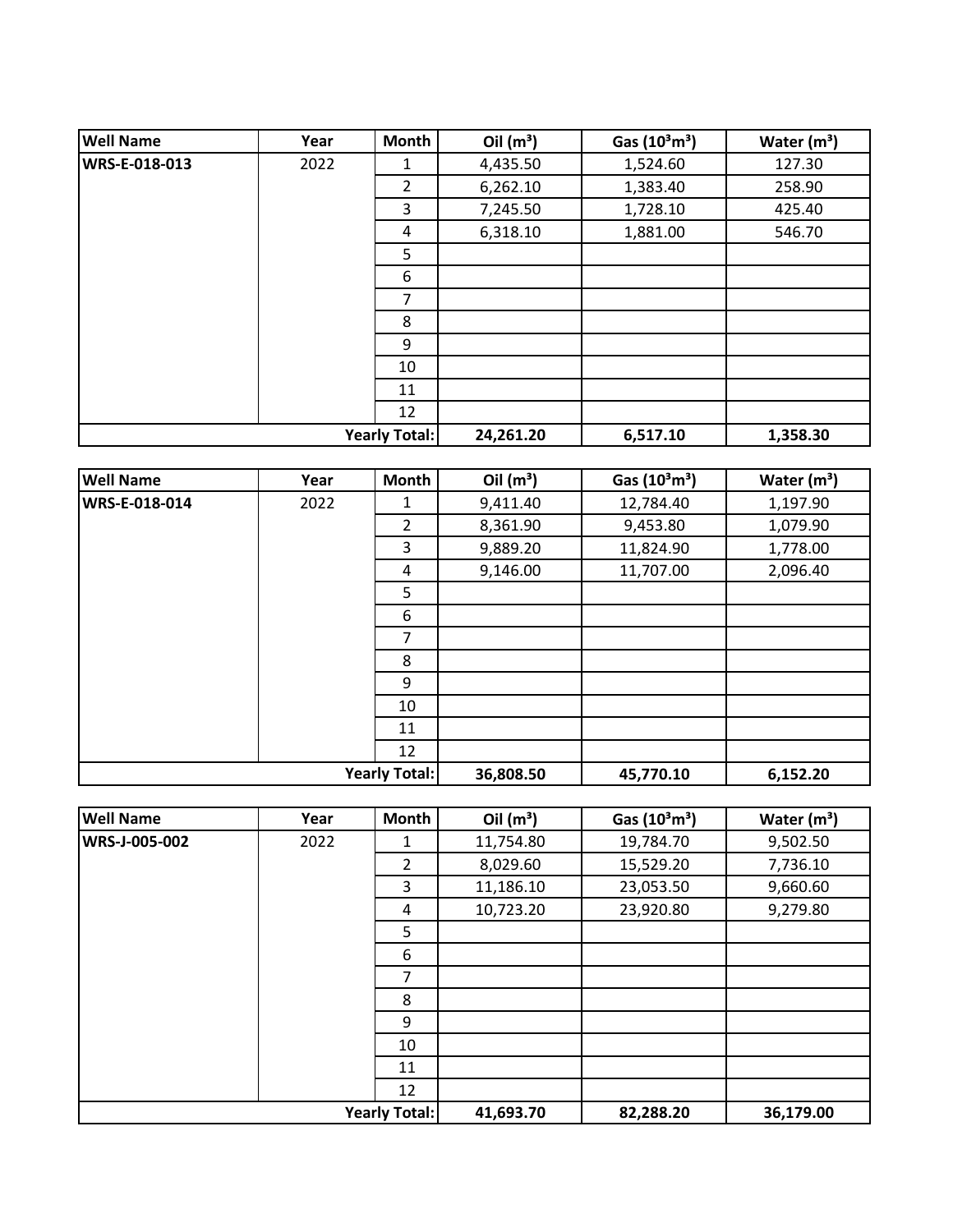| <b>Well Name</b> | Year | Month                | Oil $(m^3)$ | Gas (10 <sup>3</sup> m <sup>3</sup> ) | Water $(m3)$ |
|------------------|------|----------------------|-------------|---------------------------------------|--------------|
| WRS-J-005-007    | 2022 | 1                    | 0.00        | 0.00                                  | 0.00         |
|                  |      | 2                    | 0.00        | 0.00                                  | 0.00         |
|                  |      | 3                    | 0.00        | 0.00                                  | 0.00         |
|                  |      | 4                    | 0.00        | 0.00                                  | 0.00         |
|                  |      | 5                    |             |                                       |              |
|                  |      | 6                    |             |                                       |              |
|                  |      | 7                    |             |                                       |              |
|                  |      | 8                    |             |                                       |              |
|                  |      | 9                    |             |                                       |              |
|                  |      | 10                   |             |                                       |              |
|                  |      | 11                   |             |                                       |              |
|                  |      | 12                   |             |                                       |              |
|                  |      | <b>Yearly Total:</b> | 0.00        | 0.00                                  | 0.00         |

| <b>Well Name</b>     | Year | Month          | Oil $(m^3)$ | Gas $(10^3 \text{m}^3)$ | Water $(m^3)$ |
|----------------------|------|----------------|-------------|-------------------------|---------------|
| WWR-E-018-010        | 2022 | 1              | 428.00      | 82.50                   | 244.40        |
|                      |      | $\overline{2}$ | 3,602.40    | 595.30                  | 2,269.30      |
|                      |      | 3              | 1,825.20    | 323.60                  | 1,021.60      |
|                      |      | 4              | 2,364.90    | 428.70                  | 1,202.50      |
|                      |      | 5              |             |                         |               |
|                      |      | 6              |             |                         |               |
|                      |      | $\overline{7}$ |             |                         |               |
|                      |      | 8              |             |                         |               |
|                      |      | 9              |             |                         |               |
|                      |      | 10             |             |                         |               |
|                      |      | 11             |             |                         |               |
|                      |      | 12             |             |                         |               |
| <b>Yearly Total:</b> |      |                | 8,220.50    | 1,430.10                | 4,737.80      |

| <b>Well Name</b>      | Year | Month          | Oil $(m^3)$ | Gas $(10^3 \text{m}^3)$ | Water $(m^3)$ |
|-----------------------|------|----------------|-------------|-------------------------|---------------|
| <b>SWRX-J-005-003</b> | 2022 | 1              | 12,076.70   | 28,604.00               | 2,786.20      |
|                       |      | $\overline{2}$ | 3,653.00    | 17,965.60               | 1,596.40      |
|                       |      | 3              | 4,459.10    | 20,801.20               | 1,885.70      |
|                       |      | 4              | 4,050.00    | 17,301.20               | 1,591.00      |
|                       |      | 5              |             |                         |               |
|                       |      | 6              |             |                         |               |
|                       |      | 7              |             |                         |               |
|                       |      | 8              |             |                         |               |
|                       |      | 9              |             |                         |               |
|                       |      | 10             |             |                         |               |
|                       |      | 11             |             |                         |               |
|                       |      | 12             |             |                         |               |
| <b>Yearly Total:</b>  |      | 24,238.80      | 84,672.00   | 7,859.30                |               |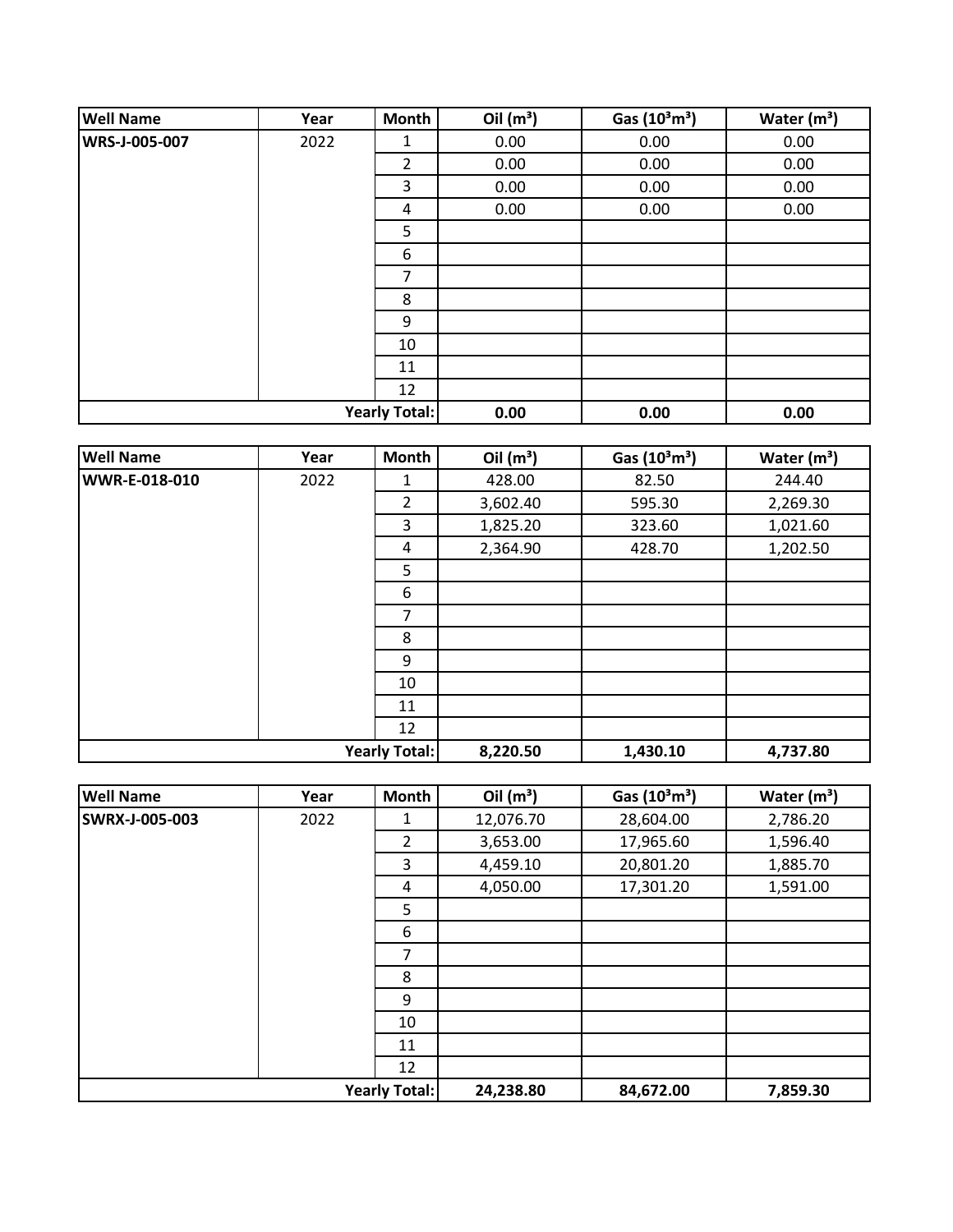| <b>Well Name</b> | Year | <b>Month</b>   | Oil $(m^3)$ | Gas $(10^3 \text{m}^3)$ | Water $(m^3)$ |
|------------------|------|----------------|-------------|-------------------------|---------------|
| SWRX-J-005-004   | 2022 | 1              | 5,678.20    | 5,550.20                | 6,333.20      |
|                  |      | $\overline{2}$ | 6,192.20    | 2,893.90                | 6,523.60      |
|                  |      | 3              | 8,299.90    | 4,383.00                | 7,362.70      |
|                  |      | 4              | 7,742.30    | 4,084.20                | 6,981.20      |
|                  |      | 5              |             |                         |               |
|                  |      | 6              |             |                         |               |
|                  |      | 7              |             |                         |               |
|                  |      | 8              |             |                         |               |
|                  |      | 9              |             |                         |               |
|                  |      | 10             |             |                         |               |
|                  |      | 11             |             |                         |               |
|                  |      | 12             |             |                         |               |
| Yearly Total:    |      | 27,912.60      | 16,911.30   | 27,200.70               |               |

| <b>Well Name</b>     | Year | <b>Month</b> | Oil $(m^3)$ | Gas $(10^3 \text{m}^3)$ | Water $(m^3)$ |
|----------------------|------|--------------|-------------|-------------------------|---------------|
| SWRX-J-005-005       | 2022 | 1            | 8,145.70    | 19,652.90               | 94.40         |
|                      |      | 2            | 7,036.10    | 14,806.20               | 9.90          |
|                      |      | 3            | 10,354.80   | 25,288.70               | 2.10          |
|                      |      | 4            | 9,573.00    | 24,353.20               | 35.90         |
|                      |      | 5            |             |                         |               |
|                      |      | 6            |             |                         |               |
|                      |      | 7            |             |                         |               |
|                      |      | 8            |             |                         |               |
|                      |      | 9            |             |                         |               |
|                      |      | 10           |             |                         |               |
|                      |      | 11           |             |                         |               |
|                      |      | 12           |             |                         |               |
| <b>Yearly Total:</b> |      |              | 35,109.60   | 84,101.00               | 142.30        |

Last Updated: May 24, 2022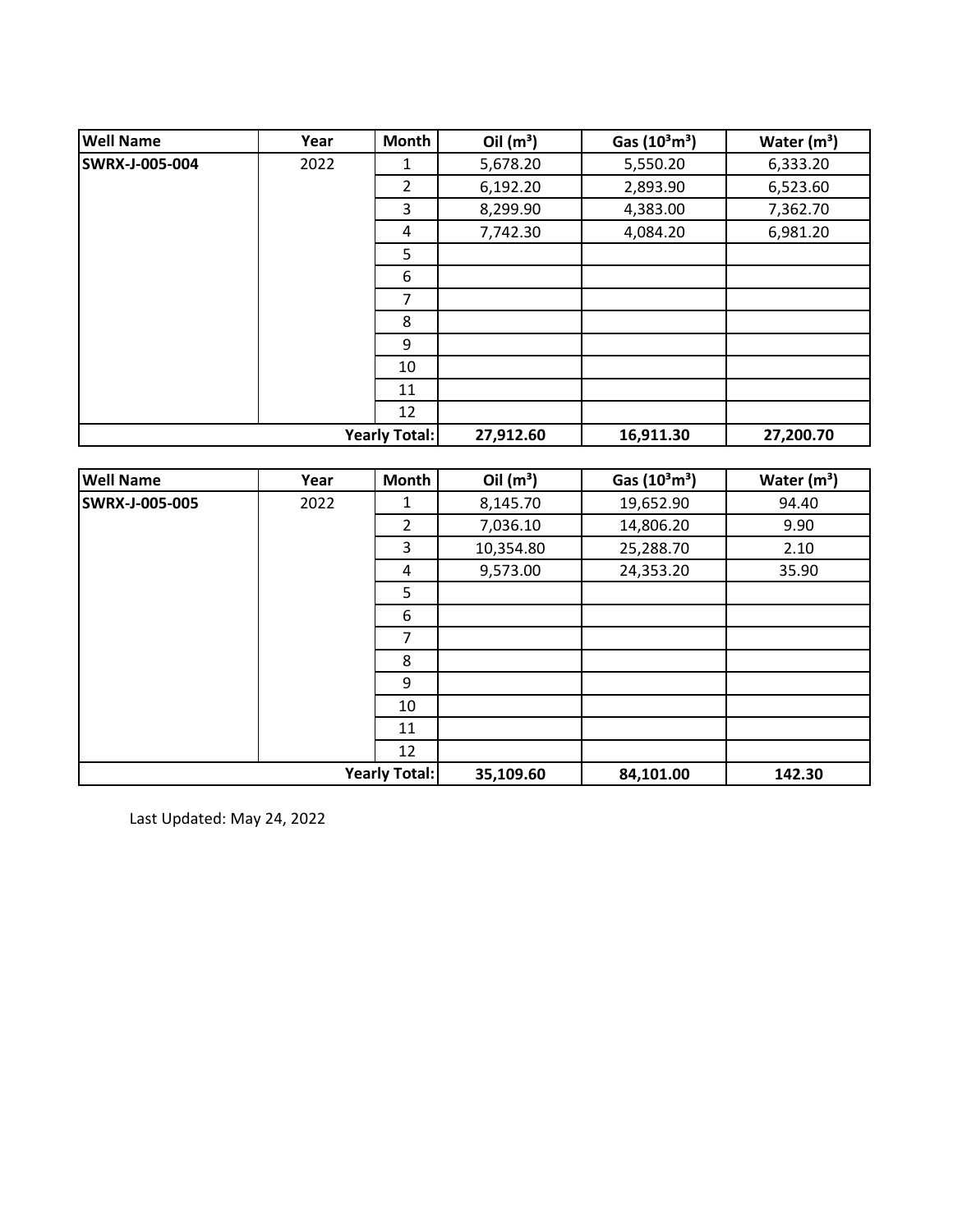$\overline{\mathsf{I}}$